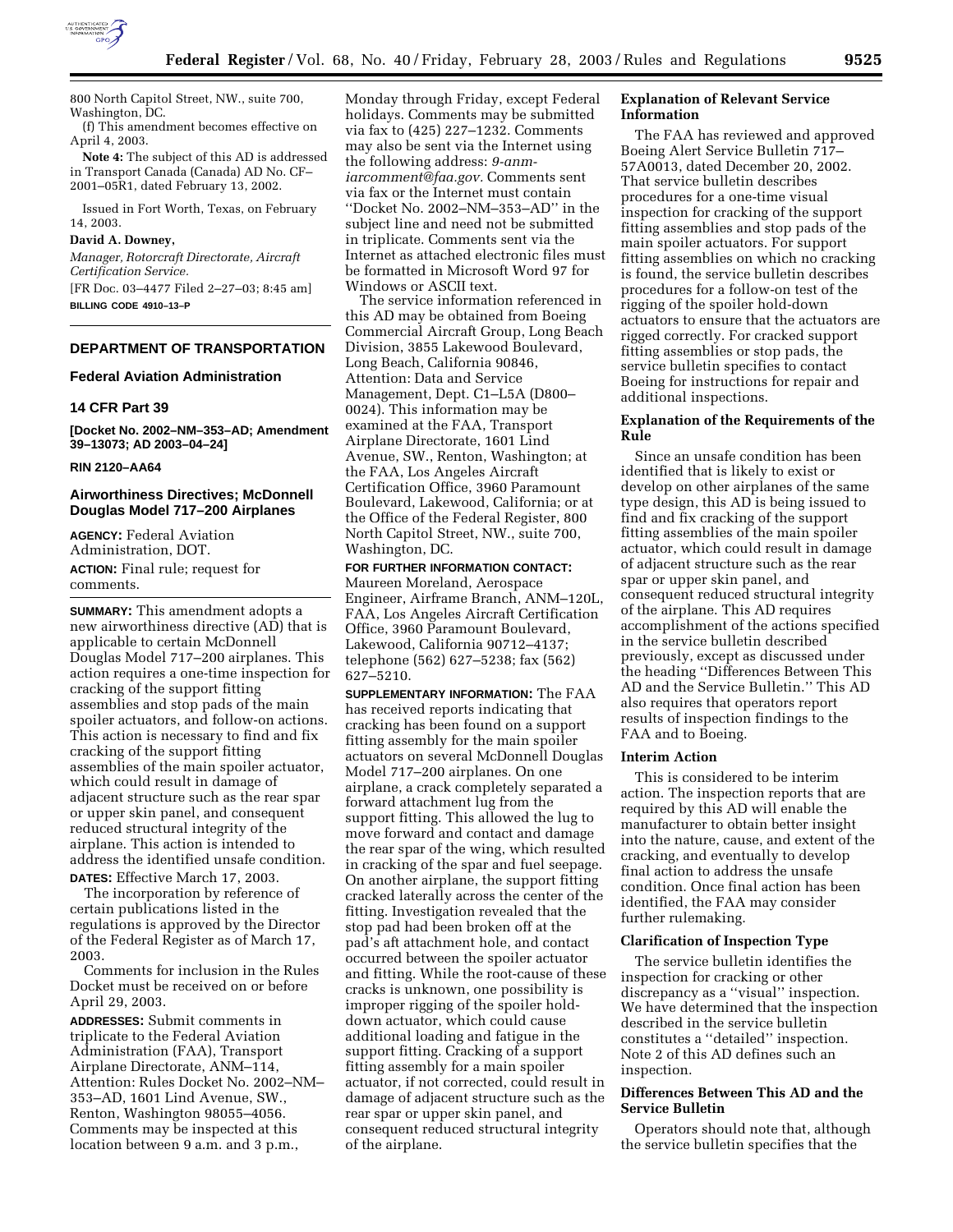manufacturer may be contacted for disposition of cracking conditions, this AD would require the repair of those conditions to be accomplished per a method approved by the FAA, or per data meeting the type certification basis of the airplane approved by a Boeing Company Designated Engineering Representative who has been authorized by the FAA to make such findings.

Operators also should note that, if no cracking of any spoiler support fitting or stop pad is found, the service bulletin specifies to test the rigging of the spoiler hold-down actuators. However, the service bulletin does not specify any corrective action if a spoiler hold-down actuator is incorrectly rigged. If any spoiler hold-down actuator is not rigged correctly, this AD specifies to correct the rigging per McDonnell Douglas Model 717 Aircraft Maintenance Manual, Chapter 27–67–06, Revision 15, dated January 1, 2003.

Operators may note that certain portions of the service bulletin specify that, if no cracks are found, inspection findings must be submitted to Boeing. However, the Accomplishment Instructions of the service bulletin do not contain such an instruction, and this AD does not require operators to submit inspection findings if no cracking is found.

Operators also may note that note (e) in Figures 1 and 2 of the service bulletin refers to inspecting for cracking or ''evidence of riding conditions on the support fitting.'' We have confirmed with Boeing that the references to ''riding conditions'' were included inadvertently. It is only necessary to inspect the support fitting assembly and stop pads for cracks, not for evidence of riding conditions. Note 3 of this AD clarifies our intent.

## **Determination of Rule's Effective Date**

Since a situation exists that requires the immediate adoption of this regulation, it is found that notice and opportunity for prior public comment hereon are impracticable, and that good cause exists for making this amendment effective in less than 30 days.

## **Comments Invited**

Although this action is in the form of a final rule that involves requirements affecting flight safety and, thus, was not preceded by notice and an opportunity for public comment, comments are invited on this rule. Interested persons are invited to comment on this rule by submitting such written data, views, or arguments as they may desire. Communications shall identify the Rules Docket number and be submitted in triplicate to the address specified

under the caption **ADDRESSES.** All communications received on or before the closing date for comments will be considered, and this rule may be amended in light of the comments received. Factual information that supports the commenter's ideas and suggestions is extremely helpful in evaluating the effectiveness of the AD action and determining whether additional rulemaking action would be needed.

Submit comments using the following format:

• Organize comments issue-by-issue. For example, discuss a request to change the compliance time and a request to change the service bulletin reference as two separate issues.

• For each issue, state what specific change to the AD is being requested.

• Include justification (*e.g.*, reasons or data) for each request.

Comments are specifically invited on the overall regulatory, economic, environmental, and energy aspects of the rule that might suggest a need to modify the rule. All comments submitted will be available, both before and after the closing date for comments, in the Rules Docket for examination by interested persons. A report that summarizes each FAA-public contact concerned with the substance of this AD will be filed in the Rules Docket.

Commenters wishing the FAA to acknowledge receipt of their comments submitted in response to this rule must submit a self-addressed, stamped postcard on which the following statement is made: ''Comments to Docket Number 2002–NM–353–AD.'' The postcard will be date stamped and returned to the commenter.

#### **Regulatory Impact**

The regulations adopted herein will not have a substantial direct effect on the States, on the relationship between the national Government and the States, or on the distribution of power and responsibilities among the various levels of government. Therefore, it is determined that this final rule does not have federalism implications under Executive Order 13132.

The FAA has determined that this regulation is an emergency regulation that must be issued immediately to correct an unsafe condition in aircraft, and that it is not a ''significant regulatory action'' under Executive Order 12866. It has been determined further that this action involves an emergency regulation under DOT Regulatory Policies and Procedures (44 FR 11034, February 26, 1979). If it is determined that this emergency regulation otherwise would be

significant under DOT Regulatory Policies and Procedures, a final regulatory evaluation will be prepared and placed in the Rules Docket. A copy of it, if filed, may be obtained from the Rules Docket at the location provided under the caption **ADDRESSES.**

#### **List of Subjects in 14 CFR Part 39**

Air transportation, Aircraft, Aviation safety, Incorporation by reference, Safety.

## **Adoption of the Amendment**

Accordingly, pursuant to the authority delegated to me by the Administrator, the Federal Aviation Administration amends part 39 of the Federal Aviation Regulations (14 CFR part 39) as follows:

## **PART 39—AIRWORTHINESS DIRECTIVES**

1. The authority citation for part 39 continues to read as follows:

**Authority:** 49 U.S.C. 106(g), 40113, 44701.

#### **§ 39.13 [Amended]**

2. Section 39.13 is amended by adding the following new airworthiness directive:

### **2003–04–24 McDonnell Douglas:**

Amendment 39–13073.

Docket 2002–NM–353–AD.

*Applicability:* Model 717–200 airplanes, fuselage numbers 5002 through 5106 inclusive, certificated in any category.

**Note 1:** This AD applies to each airplane identified in the preceding applicability provision, regardless of whether it has been modified, altered, or repaired in the area subject to the requirements of this AD. For airplanes that have been modified, altered, or repaired so that the performance of the requirements of this AD is affected, the owner/operator must request approval for an alternative method of compliance in accordance with paragraph (d) of this AD. The request should include an assessment of the effect of the modification, alteration, or repair on the unsafe condition addressed by this AD; and, if the unsafe condition has not been eliminated, the request should include specific proposed actions to address it.

*Compliance:* Required as indicated, unless accomplished previously.

To find and fix cracking of the support fitting assemblies of the main spoiler actuator, which could result in damage of adjacent structure such as the rear spar or upper skin panel, and consequent reduced structural integrity of the airplane, accomplish the following:

#### **One-Time Inspection**

(a) Within 550 flight hours after the effective date of this AD, perform a one-time detailed inspection for cracking of the support fitting assemblies and stop pads of the main spoiler actuators, per the Accomplishment Instructions of Boeing Alert